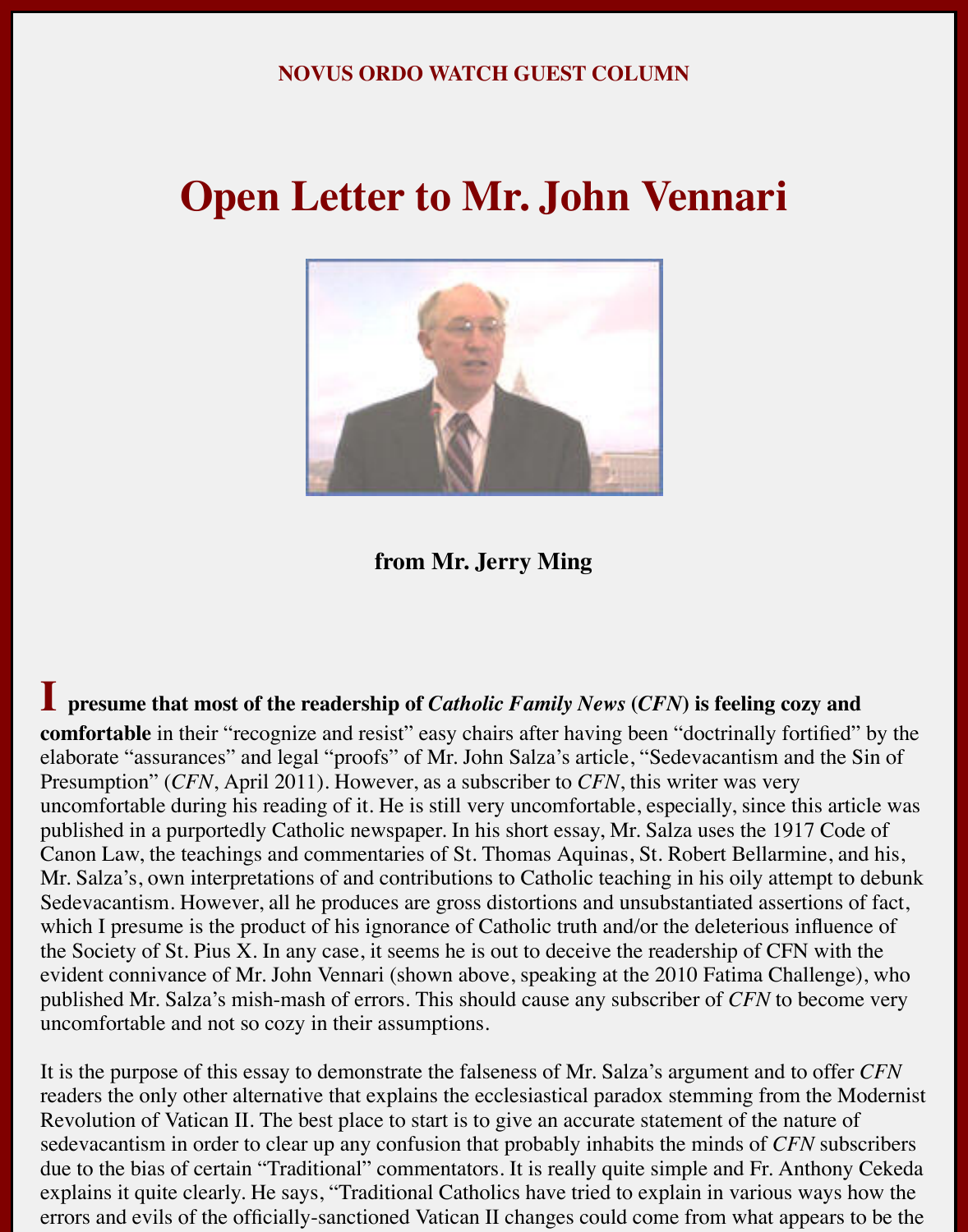authority of an infallible Church. The sedevacantist position maintains that the only coherent explanation for this state of affairs is to conclude that, since error and evil cannot come from the authority of an indefectible and infallible Church, the ecclesiastics who promulgated these changes – from pope on down – at some point lost their office and authority through personal heresy."[1]

The authority by which the Vicar of Christ governs, teaches, and sanctifies is the authority of Our Lord and Savior Jesus Christ.[2] Authority is one of the three attributes of the Catholic Church. The power to govern, to teach, and to sanctify by a pope is for the purpose of "building-up…the Mystical Body of Christ, not for its destruction."[3] This means that he is legally bound by the Divine Law. He cannot go outside it in terms of his authority. As Pope Boniface VIII taught in *Unam Sanctam*, "Christ and His Vicar constitute one only head." So, when the Pope speaks or acts, he is speaking or acting for Christ within the parameters of the Divine Law.



The Catholic Church is indefectible, another of its attributes. Among other things, it means that her teaching is immutable and it remains the same always.

The third attribute of the Catholic Church is her infallibility, which not only pertains to ex cathedra papal pronouncements like that of the Immaculate Conception, but it also applies to the universal ordinary magisterium and the Church's universal disciplinary laws.[4] In sum, it is impossible that the Catholic Church give something evil in her laws or something doctrinally erroneous. Yet, as mentioned above, officially-sanctioned errors and evils have come forth. Since it is impossible for the Mystical Body of Christ to spawn these evils, then the only conclusion is that they have come from ecclesiastics who have personally defected from the Faith. As Fr. Anthony Cekeda points out,

 The only explanation for these errors and evils that preserves the doctrines of the Church's indefectibility and infallibility is that the clerics who promulgated them somehow lost as individuals the authority of the offices in the Church they otherwise appeared to possess – or that they never possessed such authority before God in the first place. Their pronouncements became juridically void and could not bind Catholics – just as the decrees of the bishops in England who accepted the Protestant heresy in the 16th century became void and empty of authority for Catholics. Such a loss of authority flows from a general principle in Church law: public defection from the Catholic faith automatically deprives a person of all ecclesiastical offices he may hold.[5]

The idea of a pope, in his personal capacity, able to defect from the faith or become a heretic is not something made up by post Vatican II sedevacantists. Prior to Vatican II, theologians and canonists, as well as at least two popes (Innocent III and Paul IV) admit the principle behind it. When the fact of his defection becomes manifest, such a pope automatically (ipso facto) loses his office and authority.

St. Robert Bellarmine wrote, "A pope who is a manifest heretic automatically (per se) ceases to be pope and head, just as he ceases automatically to be a Christian and a member of the Church. Wherefore, he can be judged and punished by the Church. This is the teaching of all the ancient Fathers who teach that manifest heretics immediately lose all jurisdiction."[6]

St. Alphonsus Liguori wrote, "If ever a pope, as a private person, should fall into heresy, he would at once fall from the pontificate."[7]

Before proceeding further, it might be wise to define some theological terms so that *CFN's* readership may have a correct understanding of this rebuttal against Mr. Salza. What is meant by heresy?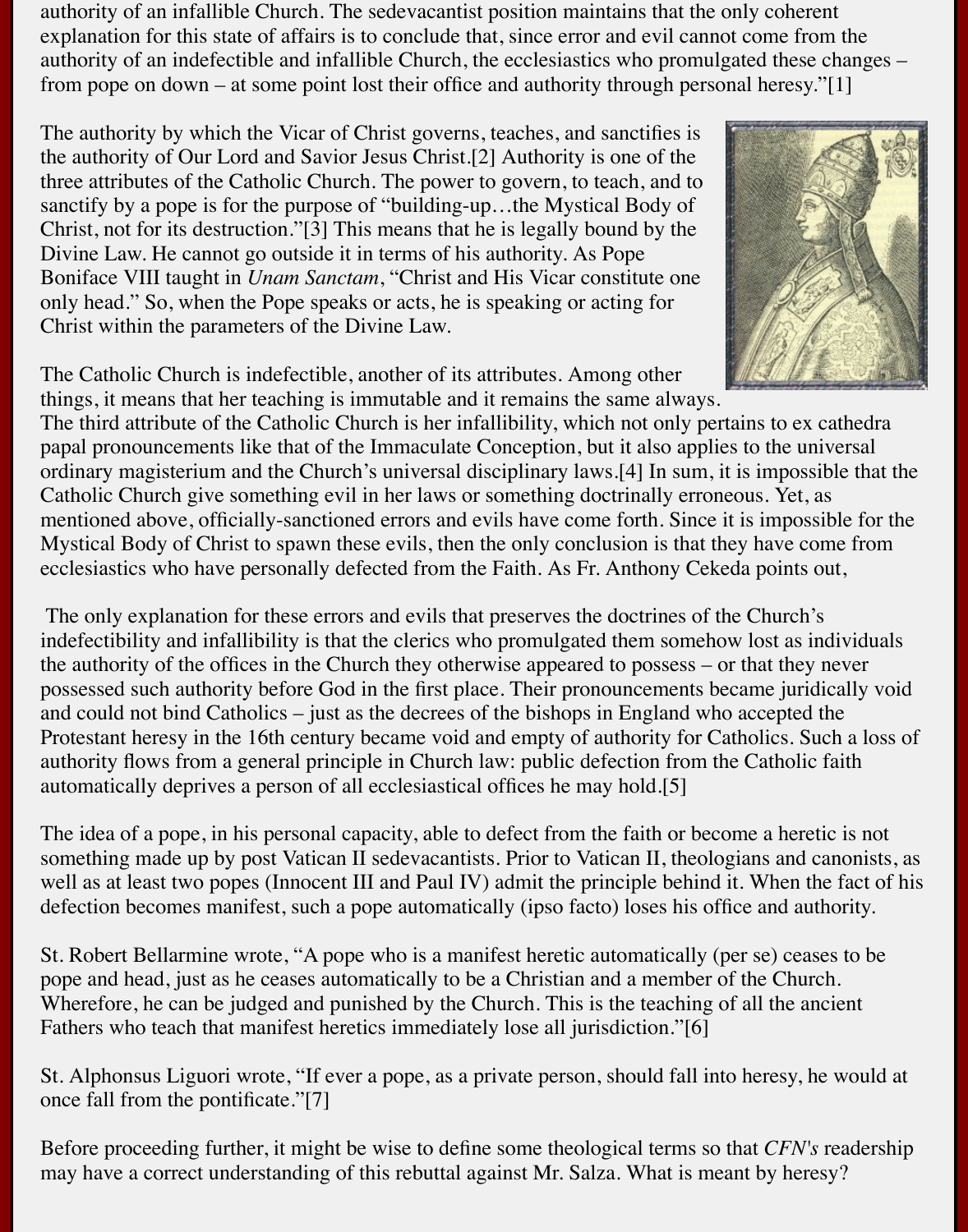St. Thomas lucidly defines heresy as a matter of unbelief. "Falsehood is contrary to truth. Now a heretic is one who devises or follows false or new opinions. Therefore heresy is opposed to the truth, on which faith is founded; and consequently it is a species of unbelief." [8] Canon 1325.2 states, "After the reception of baptism, if anyone, retaining the name Christian, pertinaciously denies or doubts something to be believed from the truth of divine and Catholic faith, [such a one is] a heretic; if he completely turns away from the Christian faith, [such a one is] an apostate; if finally he refuses to be under the Supreme Pontiff or refuses communion with the members of the Church subject to him, he is a schismatic." What is very important to note about this canon is that one does not have to manifest his denial or doubt of one or more truths of divine and Catholic faith to become a heretic. He is a heretic by the very fact of his pertinacious denial or doubt of a Catholic truth and automatically excommunicates himself from membership in the Catholic Church; although, in the external forum this will not be known until made manifest, and thus, any Church office held will become vacant. The canonist Michels comments, "Because the act of heresy is an erroneous judgment of intelligence, to commit the sin of heresy it suffices to knowingly and willingly express this erroneous judgment in opposition to the Church's magisterium. From the moment that one sufficiently knows the existence of the rule of the faith in the Church and that, on any point whatsoever, for whatever motive and in whatever form, one refuses to submit to it, formal heresy is complete.<sup>[9]</sup>

What is manifest heresy? When heresy is brought about in a public way, then does heresy become manifest or notorious. In other words, manifest means open, not hidden. It refers to the case of a heretic whose heresy is not hidden. Does canon law require large numbers of people throughout the Church to actually recognize a pope's statements as heretical? According to the canonist Michels, whom Fr. Cekeda cites, the answer is no. "Such 'actual publication'…is not required – only 'the positive danger that publication can easily and proximately take place…' This would occur, for example, 'in surroundings necessarily accompanied by publication, such as one committed in a public place or gathering with many persons present, or through a means naturally directed toward publication, such as heresy professed in a public journal.'"[10]

W hat is notorious heresy? We are dealing, here, with heresy as sin. Therefore, canon 2198.3 defines "Notorious by notoriety of fact, if it is publicly known and was committed under such circumstances that no clever evasion is possible and no legal opinion could excuse [the act];…" Apropos notoriety of fact, does canon law require large numbers of Catholics to recognize a pope's formal, pertinacious guilt? Again, the answer is no. According to Fr. Cekeda, "The public notice… required for notoriety is also present when the existence of an offence is 'established in a public way...' This occurs, Michels says, when it 'is established through authentic public documents... because such documents of their nature are open to inspection by many people, and therefore necessarily bring with them public notice.'"[11] The authentic public digest for all documents of the Holy See is the Acta Apostolicae Sedis. Publishing heretical decrees, pronouncements and encyclicals in the Acta would therefore render heresy notorious.[12]

What is pertinacity? Pertinacity is the willed opposition to the Church's magisterium and constitutes the pertinacity authors require for the sin of heresy. "With Cajetan we must observe that pertinacity does not of necessity include long obstinacy by the heretic and warnings from the Church. A condition for the sin of heresy is one thing; a condition for the canonical crime of heresy, punishable by canon laws is another."[13]

So, it should be clear to all, that heresy is a crime against canon law and a sin against the divine law. 'It is by violating the divine law through the sin of heresy that a heretical pope loses his authority –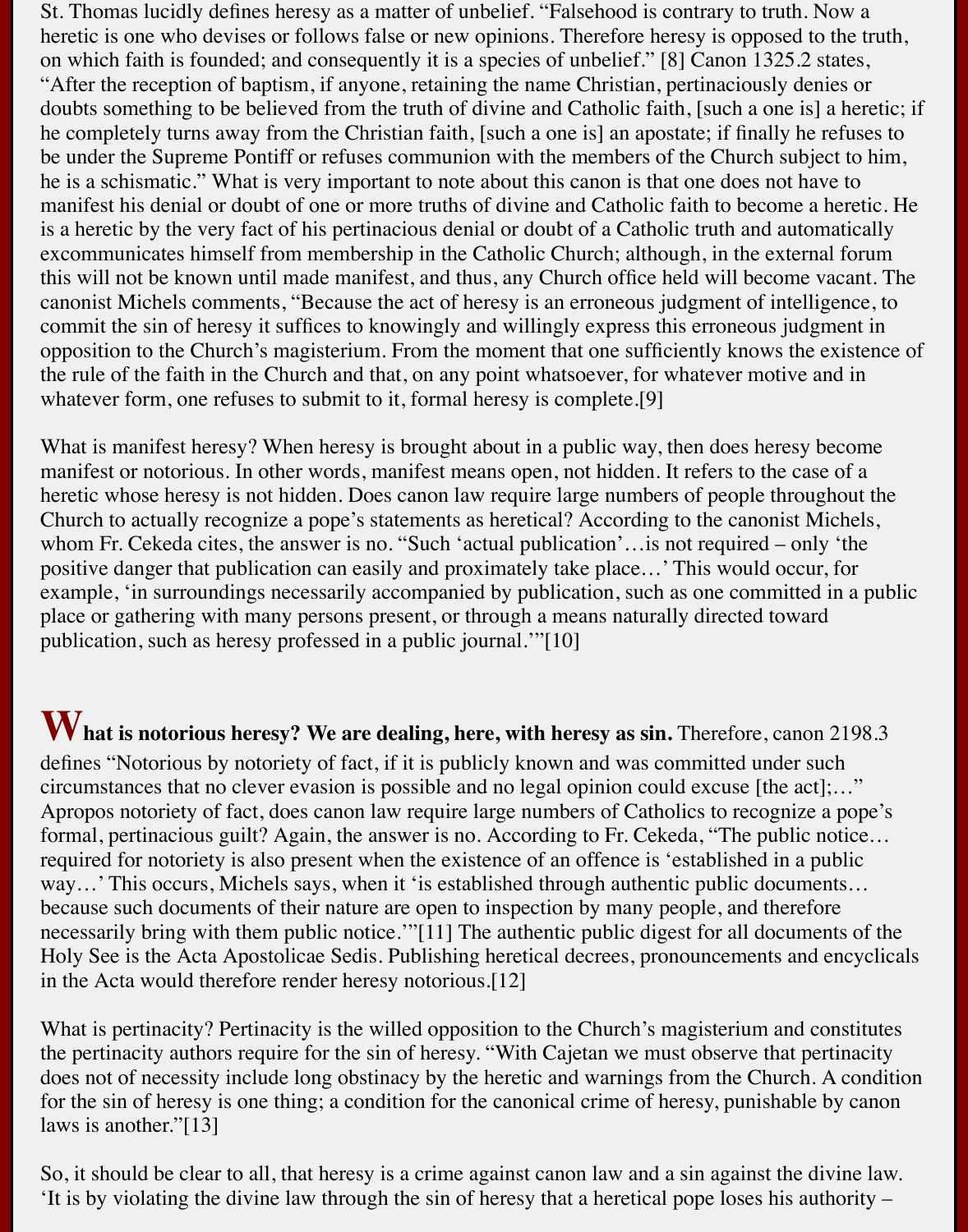Pope Innocent III raised the idea that it is possible that a heretic could somehow occupy the St. Peter. He said, "He [the Roman Pontiff] can be judged by men, or rather, can be shown already judged, if for example he should wither away into heresy; because he who does not already judged."[15] In like manner, we find the same idea in Pope Paul IV's Bull, Cum ex Apostolatus Officio. He decreed that if someone who was elected to the Roman See had be "deviated from the Catholic faith or fallen into any heresy", his election would be "null, legand void."



The Ecumenical Council of Vatican I, 1869 that the faith of Peter cannot fail. However, Iragui notes, that the absolute impossibility pope falling from the faith cannot be prover. Therefore, "For this reason, theologians conconcede that the Roman Pontiff, if he shoul manifest heresy, would no longer be a mem Church, and therefore could neither be called its visible. head." Yet, according to Udalricus Beste, the been no example of this in history. Beste was the twentieth century. [16] This leads us to the probability of the probability  $\frac{1}{2}$  for  $\frac{1}{2}$  for  $\frac{1}{2}$  for  $\frac{1}{2}$  for  $\frac{1}{2}$  for  $\frac{1}{2}$  for  $\frac{1}{2}$  for  $\frac{1}{2}$  for  $\frac{1}{2}$  for  $\frac{1}{2}$  for conclusion that, what with the evidence of consistent numerous heretical statements and writings conciliar popes and their acts of apostasy be

eyes and ears, these men never had the Catholic Faith before their elections. The elections w legally invalid, and void." They were and are not true popes protected by the Holy Ghost. They could regard to not be or else indefectibility and infallibility of the Catholic Church are thrown overboard.

With this outline as a background, we begin the rebuttal of Mr. Salza's flawed thesis with one of a defection from the Catholic Faith by Karol Wojtyla's (aka John Paul II) in one of his d described rather frantically, by the way, in the March 2011 edition of *CFN* by Mr. Vennari venerable editor refused to call it heresy. In a meeting with Jews in the Mainz synagogue on November 17, 1980, John Paul II said, "The first dimension of this dialogue, that is, the me between the people of the Old Covenant, never revoked by God, and that of the New Cover the same time a dialogue within our Church, that is to say, between the first and second par Bible…Jews and Christians, as children of Abraham, are called to be a blessing to the worl This is a public and pertinacious contradiction of the Catholic teaching that the New Cover replaced or superseded the Old Covenant.[18] In other words, it is explicitly heretical (if M Mr. Vennari for that matter, can prove that it is not, then, they are welcome to respond and how it is not). As I wrote in an article published on Dr. Thomas Droleskey's website, www.christorchaos.com, John Paul II's statement was fraught with dangerous implications. explodes Catholic teaching that the Church is one in faith, indefectible and infallible, and is admission that the gates of Hell have prevailed, if one thinks or believes John Paul II was a [19] Second, regarding the salvation of the Jewish people, and by extension to all adherents religions, it is a denial of the solemnly defined dogma of the New Covenant Church – the C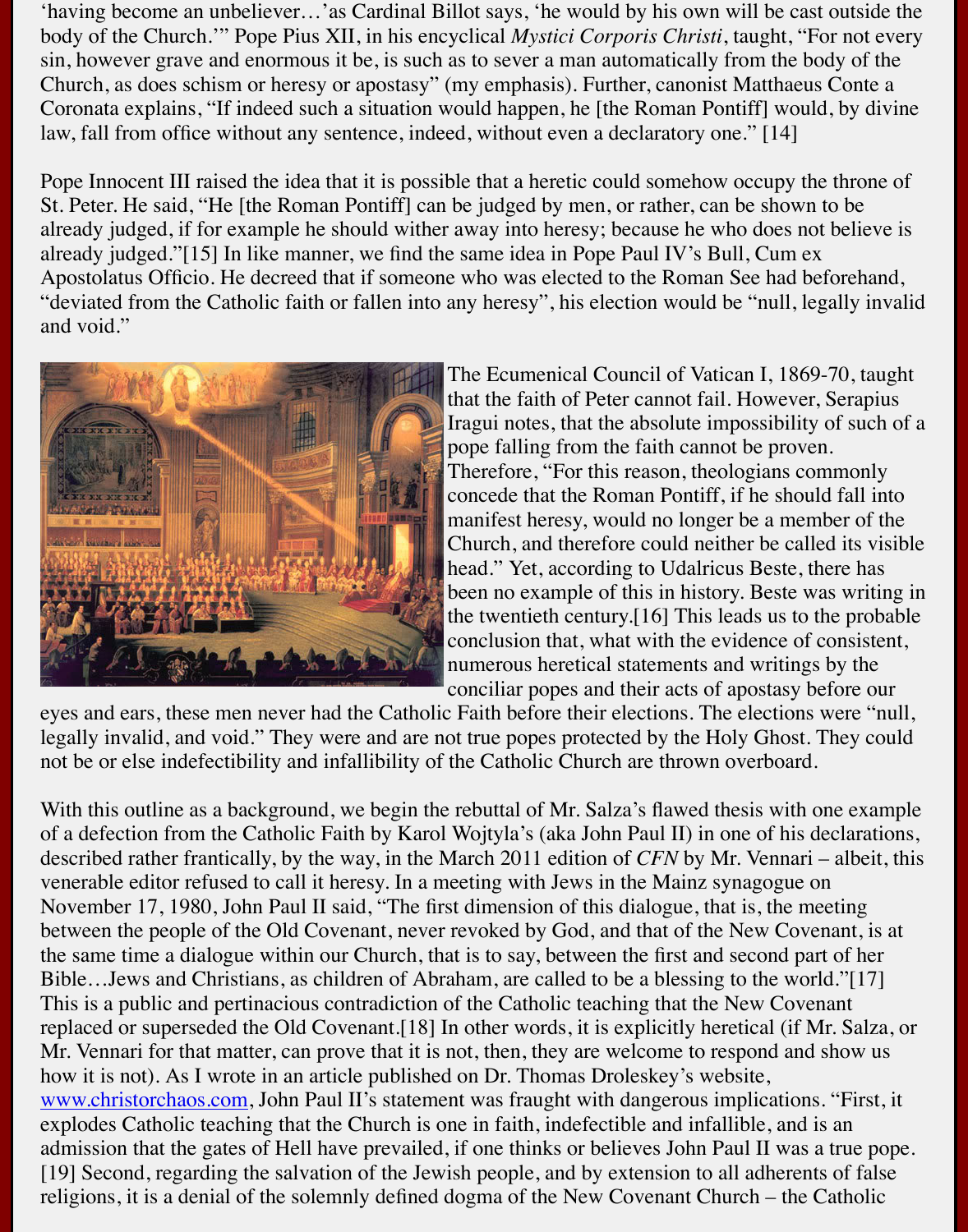Church – which proclaims that outside the Catholic Church there is no salvation. Finally, there is the ambiguous novelty that seems to insinuate that the Catholic Church is a composite of Old Covenant Jews and New Covenant Catholics, because they are children of Abraham.[20] In other words, the obvious purport of John Paul II's statement is that the Jews can be saved without believing in Jesus Christ, our Lord and Savior, because the Old Covenant is a viable alternative to salvation – it has never been revoked by God!" [21] The conclusion is that John Paul II publicly defected from the Catholic Faith. This spells heresy. St. John the Evangelist under the inspiration of the Holy Ghost wrote, "Whosoever revolteth and continueth not in the doctrine of Christ, hath not God" (2 John 9).

Canon 188.4 of the 1917 Code of Canon Law states definitely and clearly, "Through tacit resignation, accepted by the law itself, all offices become vacant ipso facto and without any declaration if a cleric: …Has publicly forsaken the Catholic Faith."[22] That should settle the matter and in normal circumstances it would. But, no, we do not live in normal circumstances. Thus, Mr. Salza is allowed to sidle up to CFN readers with his canonical spin.

Now, one of the two main purposes of his article is to water down canon 188.4, i.e., that it does not stand alone regarding the personal heresy of a pope and the loss of office. This is one of the big guns upon which his argument depends. According to his manner of thinking (very similar to that of the leadership of the SSPX), he says, "…the sedevacantist automatically concludes that canon 188.4 applies and the Pope loses his office. This conclusion is erroneous and shows a lack of understanding of both divine and canon law….First, a Pope who makes heretical statements is not presumed to be a formal heretic based on those statements alone. A person can make heretical statements while maintaining orthodox internal dispositions, that is, he may not necessarily believe what he says, based on many factors (peer pressure, misplaced zeal, emotional imbalance, even diabolical disorientation)."

Of course, this is preposterous. He is spinning for us a new idea. He is saying that a pope can dissemble (to give a false semblance to) and for nearly whatever reason, because a pope is a person. He gives us no authority to support his assertion. He doesn't cite any pope, or father or doctor of the Church, or saint, or theologian prior to Vatican II.

**To give** *CFN* **readership assurance of the "truth" of his novelty, he cites the apostate, Benedict XVI**, and canon 2199ff. As to the first, He writes, "In fact, after retracting a statement he made about Islam, Pope Benedict XVI admitted that his speeches…do not necessarily reflect his personal beliefs. In other words, Pope Benedict confessed that what he says and what he believes may be two different things (evidence that he may be laboring under an inculpable inadvertence or error of mental reservations)." So, says John Salza, Esq.[23] In other words, Benedict XVI is admitting that he is a dissembler. A pesky sedevacantist may ask, "is that the way the Vicar of Christ carries



out his office: speaking with forked tongue?" "Is that how the Gospel of Our Lord Jesus Christ is to be preached to the world?" "Is that how a Pope demonstrates his oneness with Christ?" "Couldn't Benedict XVI's confession be that which characterizes the type of heretic known as Modernist described by Pope St. Pius X in Pascendi Dominici Gregis?"[24] "Is it evidence that Benedict XVI is laboring under an inculpable inadvertence or error of mental reservations; or is it just Salza's presumption?"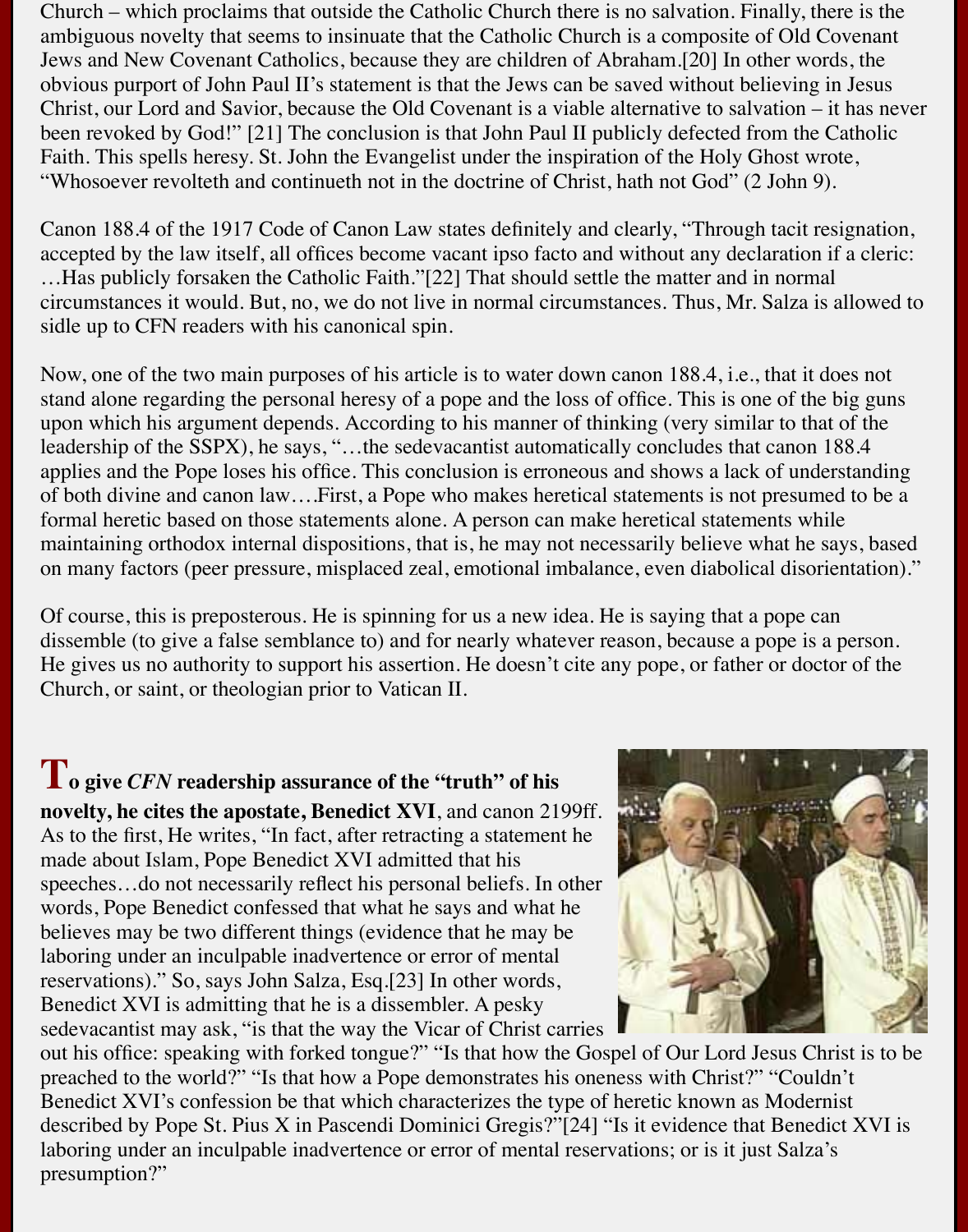In opposition to this novelty of dissembling, the canonist, Bishop Eric Francis MacKenzie explains, "If the delinquent making this claim be a cleric, his plea for mitigation must be dismissed, either as untrue, or else as indicating ignorance which is affected, or at least crass and supine…His ecclesiastical training in the seminary, with its moral and dogmatic theology, its ecclesiastical history, not to mention its canon law, all insure that the Church's attitude towards heresy was imparted to him."[25] By the way, Benedict XVI has several doctorates in theology, so he knows the rule of faith. Ignorance cannot be offered as an excuse.

His appeal to canon 2199ff in for the purpose of refuting a straw man he has cleverly created. It is the straw man called, "the sin of presumption of heresy" by those villainous sedevacantists. By this charge, he hopes to demolish sedevacantism. He furiously writes, "Contrary to the sedevacantist thesis, the Church's greatest theologians do not presume that an alleged heresy is 'notorious' or 'pertinacious,' for that would constitute the sin of presumption." Doesn't that sound absolutely despicable? It looks as if sedevacantism is done for, at last, sigh the readers of *CFN*. But, if the reader will observe, at the end of this sentence is footnote (#3), citing the *Summa Theologica*, II-II, Q. 21, Art 1-2, composed by the Catholic Church's greatest theologian. We dutifully turn to Q. 21 and read articles one and two and are quite surprised to find that it only concerns the sin of presumption against the Holy Ghost with regard to the virtue of Hope pertaining to one's salvation. There is absolutely no reference, connection, or allusion to Salza's straw man. Nothing regarding the presumption of heresy of a pope is found. There is not one paragraph, sentence, clause, phrase, or word in the two articles that supports his claim. Unfortunately, this obviously brings his credibility, as well as his motive for writing this article, into doubt and it becomes suspect. Readers of his article should have thrown their copy of *CFN* into the circular file after having had to swallow this egregious subterfuge. However, let us not presume too much. After all, Mr. Salza may have been daydreaming at the time of writing or else he's just plain ignorant.

Despite this, he rumbles on with his ever leaky thesis. He writes, "In accordance with the principles of justice and due process, the heresy must be proven beyond any reasonable doubt….Thus, a Pope is to be considered the rightful Pope unless and until he is proven to be a formal heretic beyond a reasonable doubt. One cannot imagine a more important principle when dealing with the elected Vicar of Christ. To ensure against a presumption of heresy, canon law (2199ff) provides seven defenses to culpability, which includes 'habitual inculpable ignorance' and 'actual inculpable inadvertence or error.' Given their apparent desire to please the world, it is possible that the conciliar Popes have an [sic] habitual inculpable ignorance or actual inadvertence or error concerning the harm they have caused the Church by actions they thought would benefit the Church. It is certainly possible, if not probable, which means their statements and actions do not in themselves prove formal heresy." Is this a presumption on the part of Mr. Salza?

In any case, according to canon law, if Mr. Salza were John Paul II's lawyer, it would be up to him to prove that his client had one of the seven excusing causes enumerated in 2199ff.[26] We can immediately eliminate ignorance and probably actual inculpable inadvertence, because, Karol Wojtyla held a doctorate in Sacred Theology. Canon 2200.2 lays down the general principle of presumption of guilt and contradicts Mr. Salza's claims: "When an external violation of the law occurs, in the external forum the existence of malice (dolus) is presumed until the contrary is proved" (my emphasis). Fr. Anthony Cekeda cites McKenzie to show in the case of heresy (a violation of the law) that a prosecutor is not required to prove pertinacity in an alleged heresy. "The very commission of any act which signifies heresy, e.g., the statement of some doctrine contrary or contradictory to a revealed defined dogma, gives sufficient ground for juridical presumption of heretical depravity…[E]xcusing circumstances have to be proved in the external forum, and the burden of proof is on the person whose action has given rise to the imputation of heresy. In the absence of such proof, all such excuses are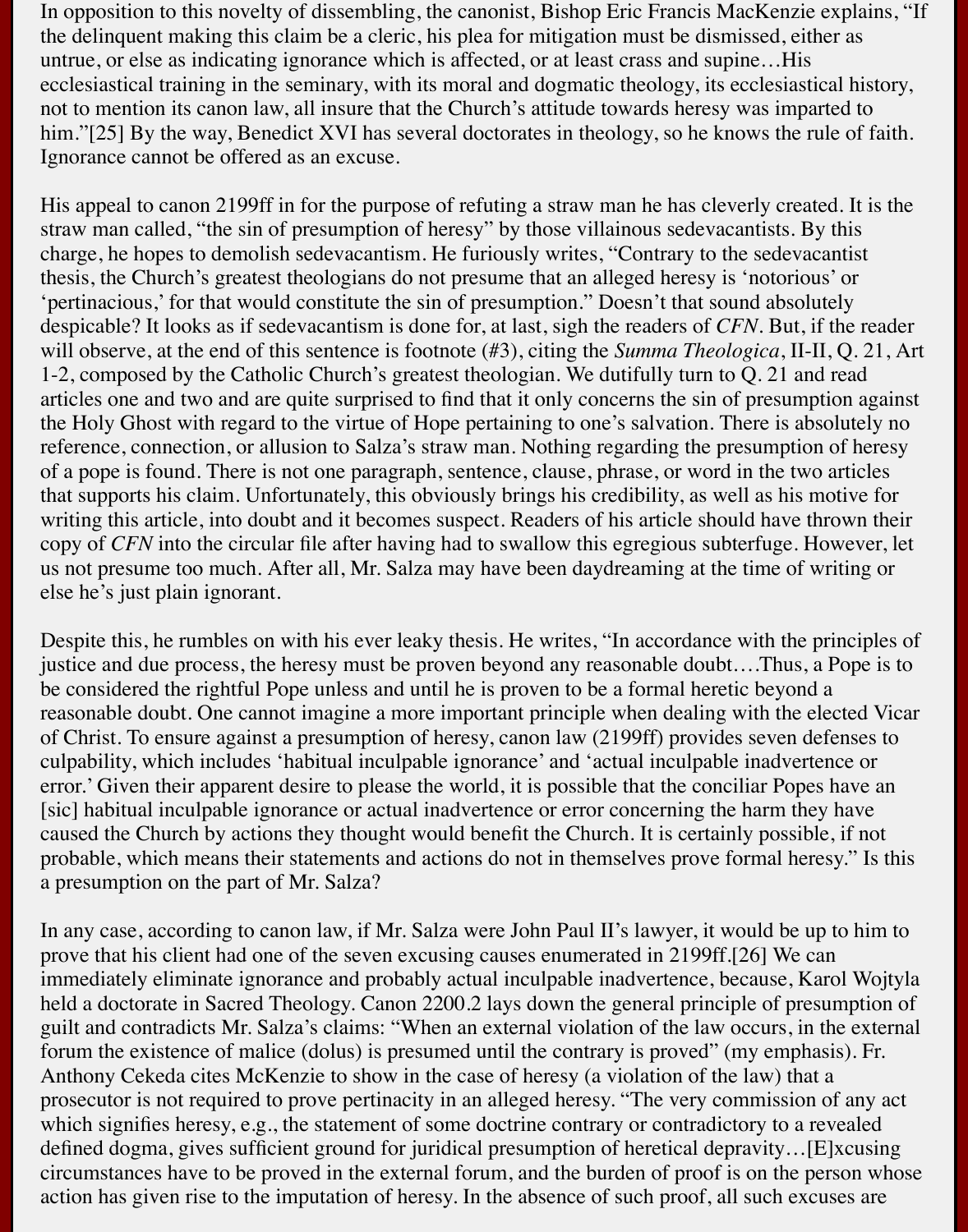presumed not to exist"[27] These presumptions exist in the law, because "in the external forum one acts based on the way things ordinarily happen and externally appear. And indeed ordinarily, each person of sound mind customarily acts reasonably and freely, fully knowing and deliberately willing whatever he really does."[28]

So canon 2200.2 stands and reinforces canon 188.4, and creates new, bigger holes in Mr. Salza's sinking thesis.

### **Continuing his attempt to enlighten his readership, he writes "Under the 1917 Code of Canon**

Law, to be guilty of formal heresy, the Church requires that one's heresy must be 'public' and notorious' under canon 2197.3 (which means the heretic acts with malice which is widely known by the Church) or 'pertinacious' under canon 1325.2 (which means the heretic remains obstinate in his errors after being confronted with them). The Church's theologians throughout the years have underscored the high evidentiary standard that is required to prove 'notorious' heresy, particularly when dealing with one duly elected to the papal throne."

First, canon 2197.3 enumerates only the degrees of manifestation of a delict.[29] "A delict is:…3. Notorious by notoriety of fact, if it is publicly known and was committed under such circumstances that no clever evasion is possible and no legal opinion could excuse [the act]." Thus, it does not support his claim. Canon 188.4 stipulates that public defection from the Catholic Faith is all that is necessary for loss of a Church office. Canon 2200.2 applies the principle of presumption of malice.

As to the "evidentiary standard that is required to prove 'notorious' heresy", which Mr. Salza puts forth, canon 1747.1 states, "Requiring no evidence are: 1. Notorious facts, according to the norm of Canon 2197, nn. 2 and 3;…" Mr. Salza is contradicted. Therefore, he must provide us with those "theologians throughout the years", who "have underscored the high evidentiary standard that is required to prove 'notorious' heresy, particularly when dealing with one duly elected to the papal throne."

His attempt to destroy the sedevacantist argument concerning canon 188.4 relative to automatic loss of the papal office due to the sin of heresy has backfired. So, a new way around the problem is conjured – and it is new, folks. He writes, "…sedevacantists miss or ignore the fact that canon 188, when harmonized with the rest of the code, requires ecclesiastical inquiry before formal heresy can be determined. This is because canon 18 says: 'Ecclesiastical laws are to be understood according to the meaning of their own words considered in their text and context; as for those things that remain unclear or in doubt, reference should be made to parallel provisions in the Code, if there are any, to the purposes and circumstances of the law and to the mind of the legislator. As applied here, canon 188 must be harmonized with other parallel provisions of the code. To that end, canon 2314 (and 2379 and 2388)[30] is referenced in Canon 188. That means canon 2314 sheds further light on the meaning and reach of canon 188." Does it mean: it "must be harmonized?" Can Mr. Salza give us his authorities for this claim?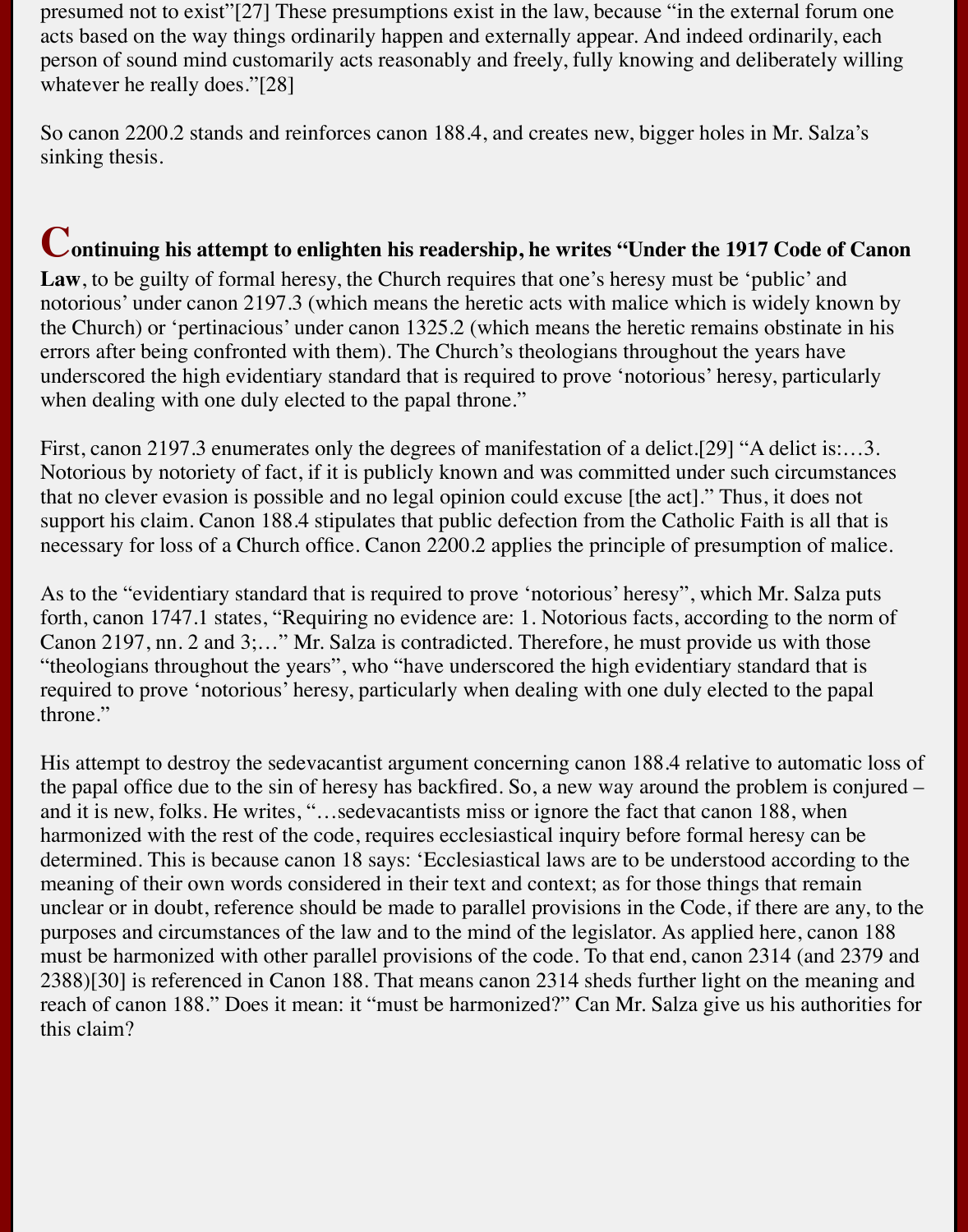

The operative clause in canon 18 is: "...as for those things that remain unclear or in doubt…" Now, canon 188.4 is very clear textually – it means that if certain conditions exist (like public defection from the faith), "any office becomes vacant upon the fact and without declaration..." When John Paul II declared before a Jewish audience in a synagogue in Mainz, Germany in 1980 that the Old Covenant had not been revoked by God, a public defection of faith occurred. There was nothing unclear. There was no doubt. Every requirement of formal heresy was present: a public denial of Catholic dogma and pertinacity.[31] Canon

2314 is included under the Third Part (On penalties for individual delicts) of the Fifth Book (On Delicts and Penalties), Title 11 (On delicts against the faith and unity of the Church) of the 1917 Code of Canon Law. Canon 2314 states in para. 1, "All apostates from the Christian faith and each and every heretic or schismatic: 1. Incur by that fact excommunication." This is exactly what popes, fathers and doctors of the Church, theologians and canonists of the Church have been teaching for centuries: excommunication is ipso facto when the sins of heresy, apostasy, or schism are committed. 2314.2 states, "Unless they [all apostates, heretics, and schismatics] respect warnings, they are deprived of benefice, dignity, pension, office, or other duty that they have in the Church, they are declared infamous, and [if] clerics, with the warning being repeated, [they are] are deposed [sic]." A juridical process (trial) is indicated here, and therefore, 2314.2 does not apply, because being the supreme legislator, a pope cannot be judged by an ecclesiastical court. As A. Vermeersch wrote, "At least according to the more common teaching, the Roman Pontiff as a private teacher can fall into manifest heresy. Then, without any declaratory sentence (for the supreme See is judged by no one), he would automatically (ipso facto) fall from power which he who is no longer a member of the Church is unable to possess."[32]

Unfortunately, Mr. Salza adds more confusion when he supposes that canon 2314.2 "requires formal warnings followed by the obstinate refusal to heed the warnings before the public defection can be established….[in order] to demonstrate whether the heresy is notorious or pertinacious and, if not, whether a special investigation (under canon 1939.1) and a declaratory sentence (under canon 2223.4) are required." Again, these two canons do not apply because the Roman Pontiff can be judged by no one and they refer to pre-trial investigations and judges of trials. What he does not seem to be getting is that Sedevacantists are talking about the sin of heresy – the sin which automatically excommunicates without declaration.

Further on, Mr. Salza makes the attempt to refute sedevacantists who "dismiss the relevance of ecclesiastical law and focus solely on the Divine Law." He goes on to say that, "Not only is such approach nonsensical, it also does nothing for their case. While canonical imputability is in the external forum (dealing with loss of office), moral imputability is in the internal forum (dealing with the Pope's heart and mind). If the sedevacantist wishes to disregard the ecclesiastical laws addressing canonical imputability, he is stuck with having to prove the moral imputability of the Pope by judging his internal dispositions. But this is impossible."

Why is it impossible to the mind of John Salza? Because, as an example, "a Pope may have a mental reservation when he makes a heretical statement (again, this means stating a heresy in public does not always equate to 'public heresy'.)" Did you get that one folks? You might want to peruse that explanation, again.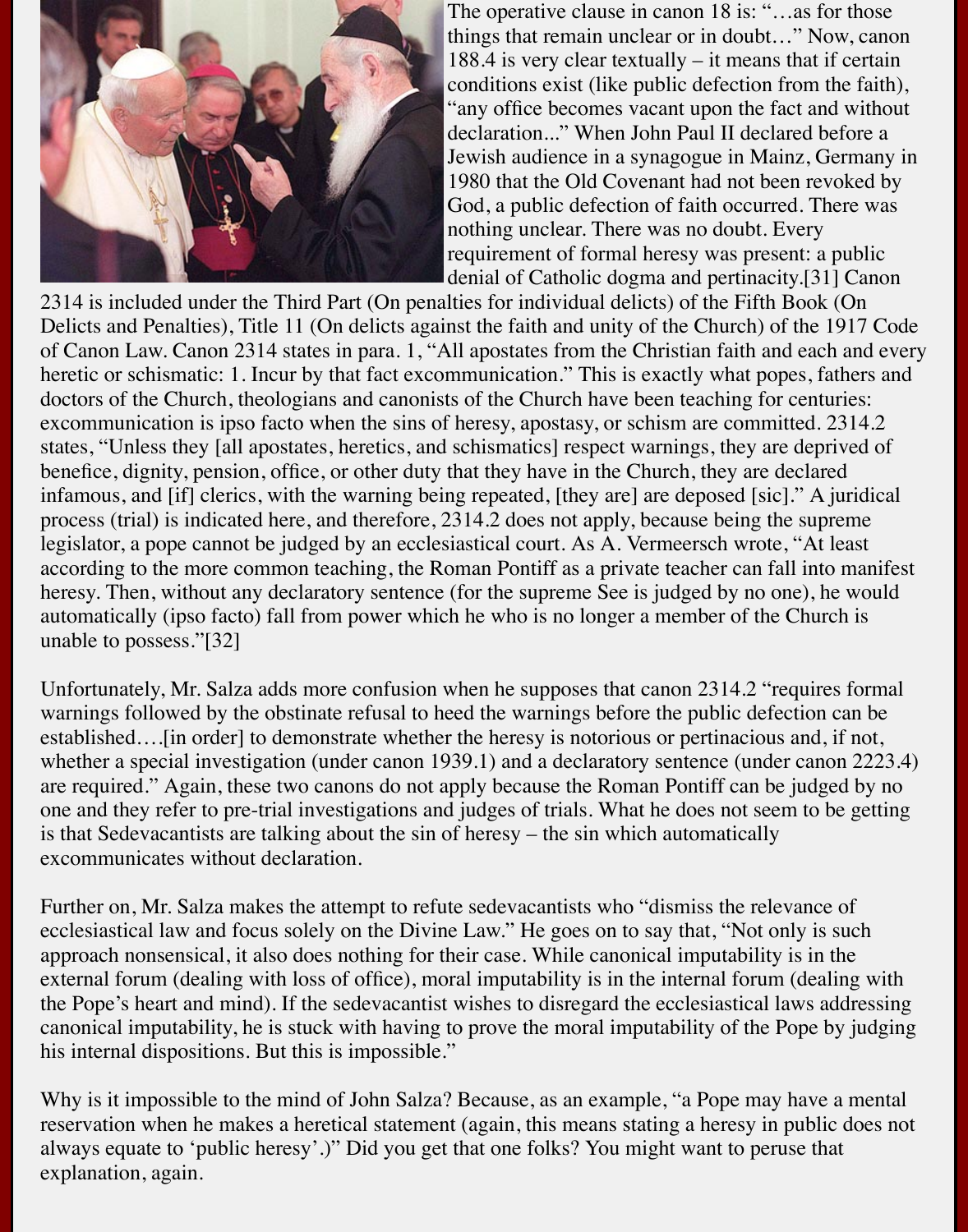Here is what St. Thomas Aquinas says in opposition to Mr. Salza's supposition relative to the internal forum. "It belongs to faith not only that the heart should believe, but also that external words and deeds should bear witness to the inward faith, for confession is an act of faith. In this way too, certain external words or deeds pertain to unbelief, in so far as they are signs of unbelief, even as a sign of health is said itself to be healthy."[33] From this teaching, we can arrive at a moral certitude that Karol Wojtyla's declaration in Mainz was an act of unbelief, it was new, and it manifested a sign of faithlessness within him, because the external indicators point to something internal. "Manifest heretics can be known with certainty as such, by various external indicators," as Mr. John Lane wrote. They can be known with moral certitude, based on the principles enunciated in Monsignor Paul Glenn's book Criteriology." He explained, "Matters in which men's wills are essential are matters of the moral order…'Moral certitude is the unwavering assent of the mind to what expresses the normal mode of human conduct. Thus we have moral certitude that a mother will love her child….That which is morally certain can be conceived of as existing otherwise, and may in fact exist otherwise without the intervention of a miracle, but not without the intervention of a human will which acts in a manner contrary to the normal and rational mode of human conduct, that is, of such conduct as proceeds from the deliberate will of a normal person."[34] In other words, we can be morally certain that Karol Wojtyla/John Paul II was not only not expressing the normal conduct of a Roman Pontiff when he made his heretical statement in a Jewish synagogue, he was also expressing his disbelief in Catholic dogma, a not normal mode of the Vicar of Christ. As our Lord once cautioned, "by their fruits you shall know them."

Again, I must remind the readership of Mr. Salza's constant appeal to a red herring: the possibility of a mental reservation when a pope makes a heretical statement. But, as was mentioned above, that would have to be proven and not taken for granted. Besides, for the umpteenth time, he cannot be judged by anyone except God. Therefore, he would be automatically excommunicated without declaration and loss of office would follow immediately.

"God did not promise that He would prevent the Pope from using his authority in confusing or even destructive ways. That a Pope harms the Church by engaging in ecumenism or common worship does not mean he is no longer the Pope." So, declares John Salza, Esq. However, St. Thomas Aquinas pointed out that if anyone went and worshipped at Mohammed's tomb he would be deemed an apostate.[35] Apostasy is one of the sins that automatically excommunicates. Karol Wojtyla, acting under the presumption that he was a true pope, having taken the name of John Paul II (which will live in infamy), did kiss with reverence the Koran on June 1, 1999; he hosted the ecumenical abomination of false religions at Assisi, Italy on October 27, 1986; on Aug. 8, 1985, he visited Togo and prayed in a "sacred forest" consecrated to the worship of pagan gods and participated in a pagan initiation ritual; on June 24, 1986, he sat with the Grand Rabbi Elio Toaff in the sanctuary of the Jewish synagogue at Rome while the Jewish hymn, "Awaiting the Messias" was sung, etc. These are acts of apostasy.[36] Spinning ever downward into foolishness, Mr. Salza continues, "The example of St. Peter is clear: by his words and actions, St. Peter appeared to deny the Church's infallible dogma that the Gentiles were equal members of the New Covenant, and yet he did not lose his privileged office." Would Mr. Salza, please, for the edification of the Catholic world, cite the circumstances of the definition of the "infallible dogma" about the equality of Gentiles in the Catholic Church? While he is searching for that evidence, he might read up on the commentaries of St. Paul's standing up to St. Peter (Galatians 2:11). He'll find that according to many Catholic commentators, including St. Jerome, St. Augustine, St. Cyprian, St. John Chrysostom, St. Anselm, St. Cyril of Alexandria, Pope Gelasius, Origen, St. Thomas Aquinas, St. Robert Bellarmine, et al., that the consensus is: St. Peter was guilty of the "venial fault of imprudence"[37] – not heresy.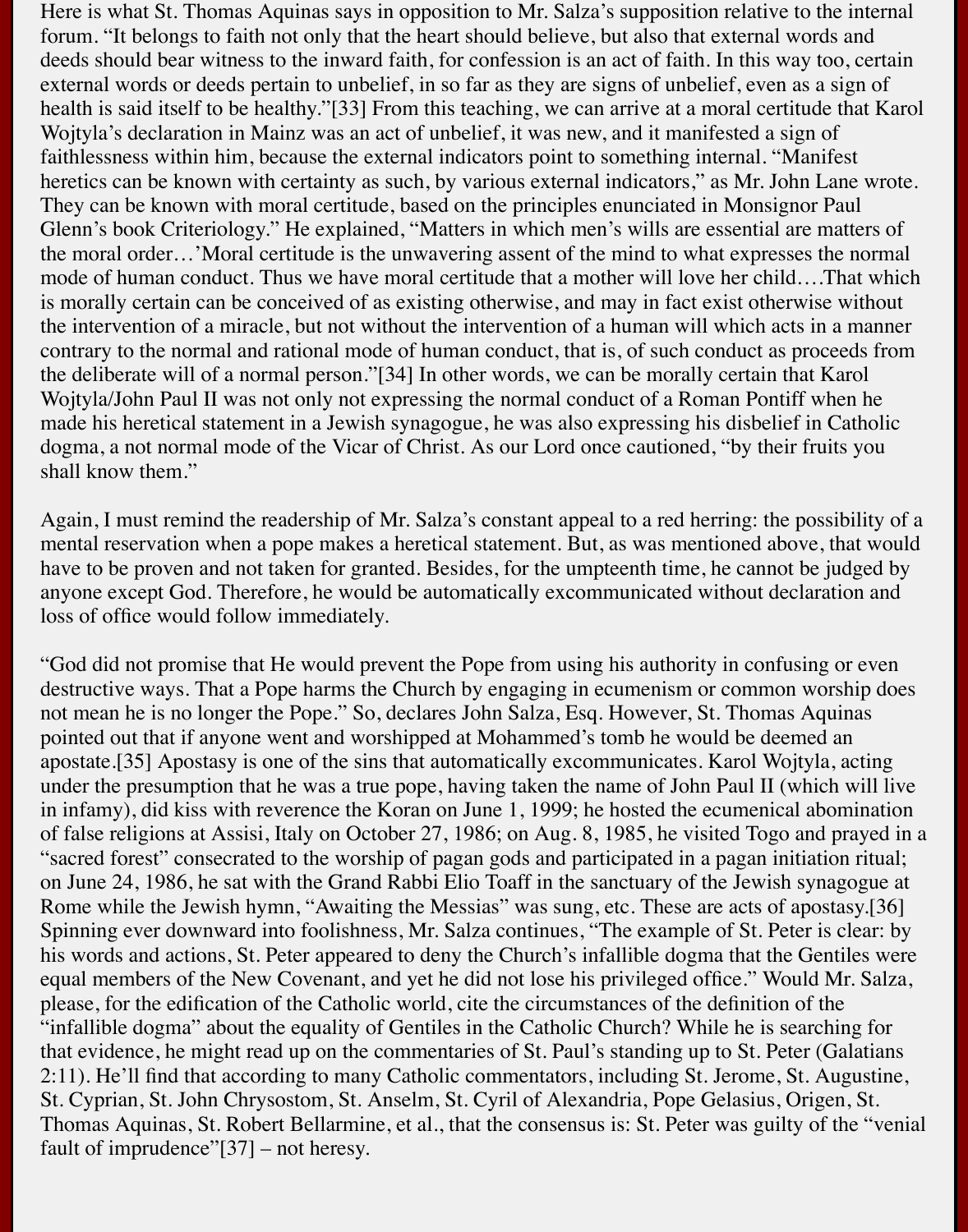# We have come to the end of the line for Mr. Salza. His argument – a mish-mash of truth,

distortion, unsupported claims and deception – will not hold water. He hasn't proven anything against sedevacantism. Sedevacantism stands because it is supported by the teaching of Popes, Fathers and Doctors of the Church, Saints, Theologians and Canon Law. It stands because there is no other choice to explain the evils that have come forth at and since Vatican II. "The only way to reconcile infallibility with such soul-destroying evil is to conclude that those who perpetrated it at some point defected from the faith, lost their authority before God, and hence were no popes at all."[38]

It is impossible to have it both ways. Yet, persons like John Salza and John Vennari follow in the footsteps of the SSPX in trying to do so by its policy of "recognize and resist". The basis of this policy is grounded in the misinterpretation of the teaching of St. Robert Bellarmine. Mr. Salza quotes him: "St. Robert Bellarmine says it 'is licit to resist a Sovereign Pontiff who is trying to destroy the Church. I say that it is licit to resist him in not following his orders and in preventing the execution of his will." Supposedly, this justifies SSPXers in resisting the false doctrines and evil laws and sacrilegious worship that Paul VI and his successors have promulgated, while at the same time recognizing them as true popes. This is an unwarranted conclusion.

However, as Fr. Cekeda very clearly explains, "But these conclusions are simply another example of low intellectual standards in traditionalist polemics. Anyone who consults the original sources for the Bellarmine passage and who understands a few fundamental distinctions in canon law can easily see that:

(a) Bellarmine is talking about a morally evil pope who gives morally evil commands – not one who, like the post-Vatican II popes, teaches doctrinal error or imposes evil laws.



(b) The context of the statement is a debate over errors of Gallicanism, not the case of a heretical pope.

(c) Bellarmine is justifying 'resistance' by kings and prelates, not by individual Catholics.

(d) Bellarmine teaches in the next chapter of his work (30) that a heretical pope automatically loses his authority."

With reference to (d), Fr. Cekeda says, "And finally, in the chapter that follows the famous quote (30), Bellarmine explicitly treats the question: 'Whether a heretical pope can be deposed.' (an papa haereticus deponi posit.) Bellarmine refutes answers given by various theologians, including Cajetan, who maintained that heretical pope would need to be deposed. He bases his own answer on the following principle: 'Heretics are outside the Church even before their excommunication, and, deprived of all jurisdiction, are condemned by their own judgment, as St. Paul teaches in Titus 3.' (op. cit. 1:419) The saint concludes, 'The fifth opinion therefore is the true one. A pope who is a manifest heretic automatically (per se) ceases to be pope and head, just as he ceases automatically to be a Christian and a member of the Church. Wherefore, he can be judged and punished by the Church. This is the teaching of all the ancient Fathers who teach that manifest heretics immediately lose all jurisdiction.' Bellarmine's writings, then, support rather than refute the principle behind the sedevacantist position: a heretical pope is self-deposing. In sum: It is utterly indefensible to claim that the famous passage in Bellarmine 'refutes sedevacantism,' and at the same time justifies 'resistance' to a true pope who somehow promulgates false doctrines and evil laws. Such a fanciful interpretation of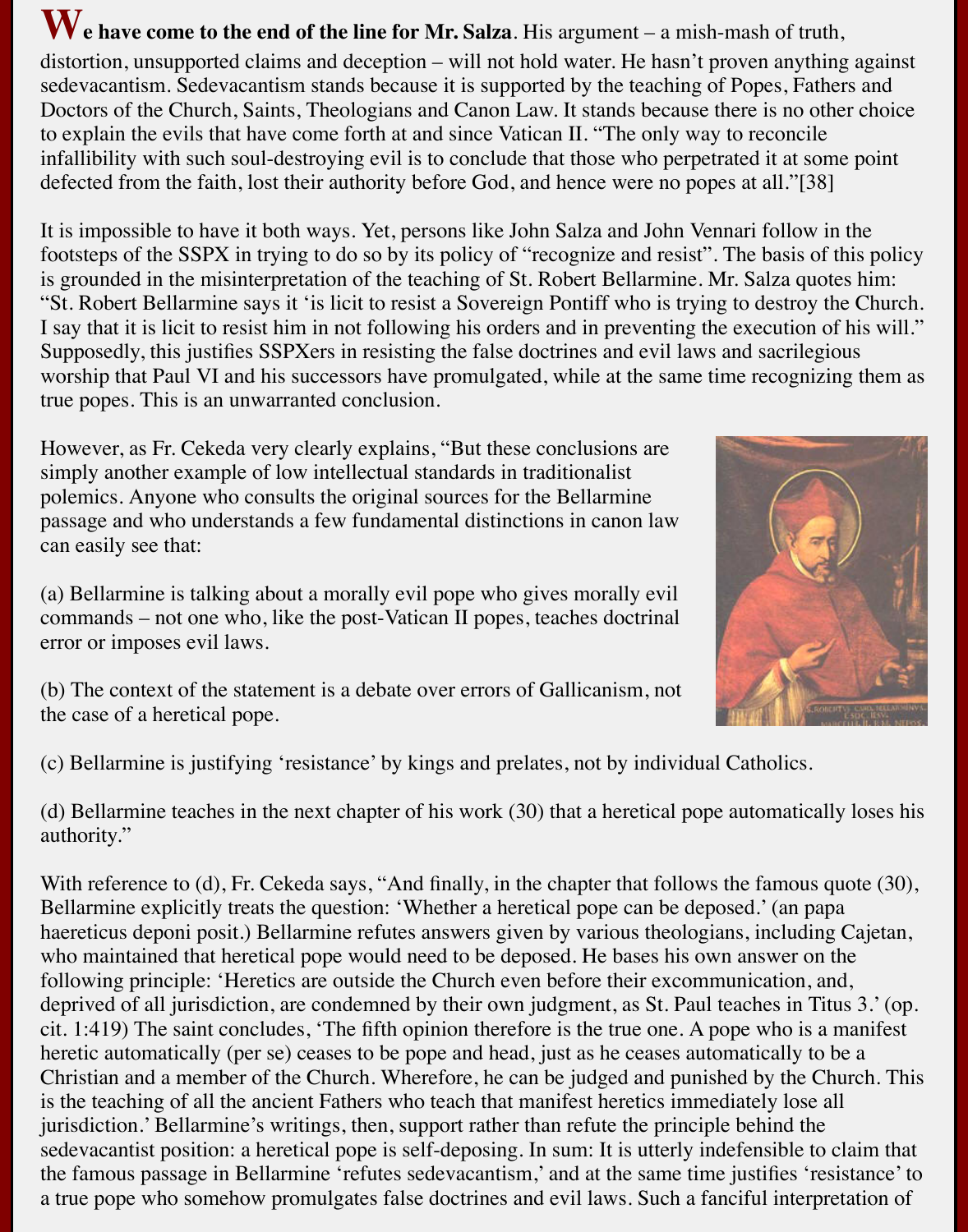

### **NOTES:**

[1] Cf. "Is Sedevacantism 'Pope-Sifting'?" at www.traditionalmass.org.

[2] Authority is one of the three attributes of the Catholic Church. "By the authority of the Church is meant that the Pope and the bishops, as the lawful successors of the apostles have from Christ Himself to teach, to sanctify, and to govern the faithful in spiritual matters" (Baltimore, and the faithful in spiritual matters" (Baltimore, and the faithful in spiritual matters" (Baltimore, and the faithful Catechism No. 3, para. 162.).

[3] Ludwig Ott, Fundamentals of Catholic Dogma, 286. Since Vatican II, the world has wit the ongoing massive destruction that has afflicted the Catholic Church, especially, in terms numbers who have lost the Faith as compared [to those who practiced an](http://www.traditionalmass.org/)d professed it prior December 1962. Who will deny it?

[4] Cf. Van Noort, Dogmatic Theology.

[5] Cf. "Traditionalists, Infallibility and the Pope", by Fr. Cekeda. See, also, canon 188.4 w principle is enshrined.

[6] Cf. De Romano Pontifice, II, 30, cited in "Traditionalists, Infallibility and the Pope".

[7] Cf. Oeuvres Completes, 9:232; cited in "Traditionalists, Infallibility and the Pope".

[8] Cf. Summa Theologica, Part II-II, Question 11, Article 1.

[9] Cf. Fr. Cekeda's "Resisting the Pope, Sedevacantism and Frankenchurch."

[10] Cf. De Delictis et Poenis, in Fr. Cekeda's article, "Sedevacantism Refuted?" [11] Ibid.

 $[12]$  There are many examples of notorious heresy in the documents of Vatican II and the e of the conciliar popes, e.g. Pacem in Terris; Vatican II heresies: especially Dignitatis Huma Gaudium et Spes, Lumen Gentium, and Unitatis Redintegratio; the encyclicals, Redemptor and Dominus Jesus. Also, one can find heresies in The New Catechism, the 1983 Code Can and of course in the evil rite known as the Novus Ordo Missae.

[13] Fr. Cekeda is citing Michels; Cf. "Resisting the Pope, Sedevacantism and Frankenchur [14] Cf. "Sedevacantism Refuted?" Fr. Cekeda references Cardinal Billot's De Ecclesia, 5th 632; and from Coronata's Institutiones iuris Canonici [1950] 1:316.

[15] Sermon 4. Cited in Fr. Cekeda's "Traditionalists, Infallibility and the Pope."

[16] Cf. "Traditionalists, Infallibility and the Pope".

 $[17]$  "Those of the seed of Abraham who live according to the Law of Moses and who do not in Christ before death shall not be saved; especially they who curse this very Christ in the s who curse everything by which they might obtain salvation and escape the vengeance of fire. Justin Martyr). "So clearly was the transition then made from the Synagogue to the Church the Lord gave up His soul, the veil of the Temple was rent in two" (Pope St. Leo the Great).